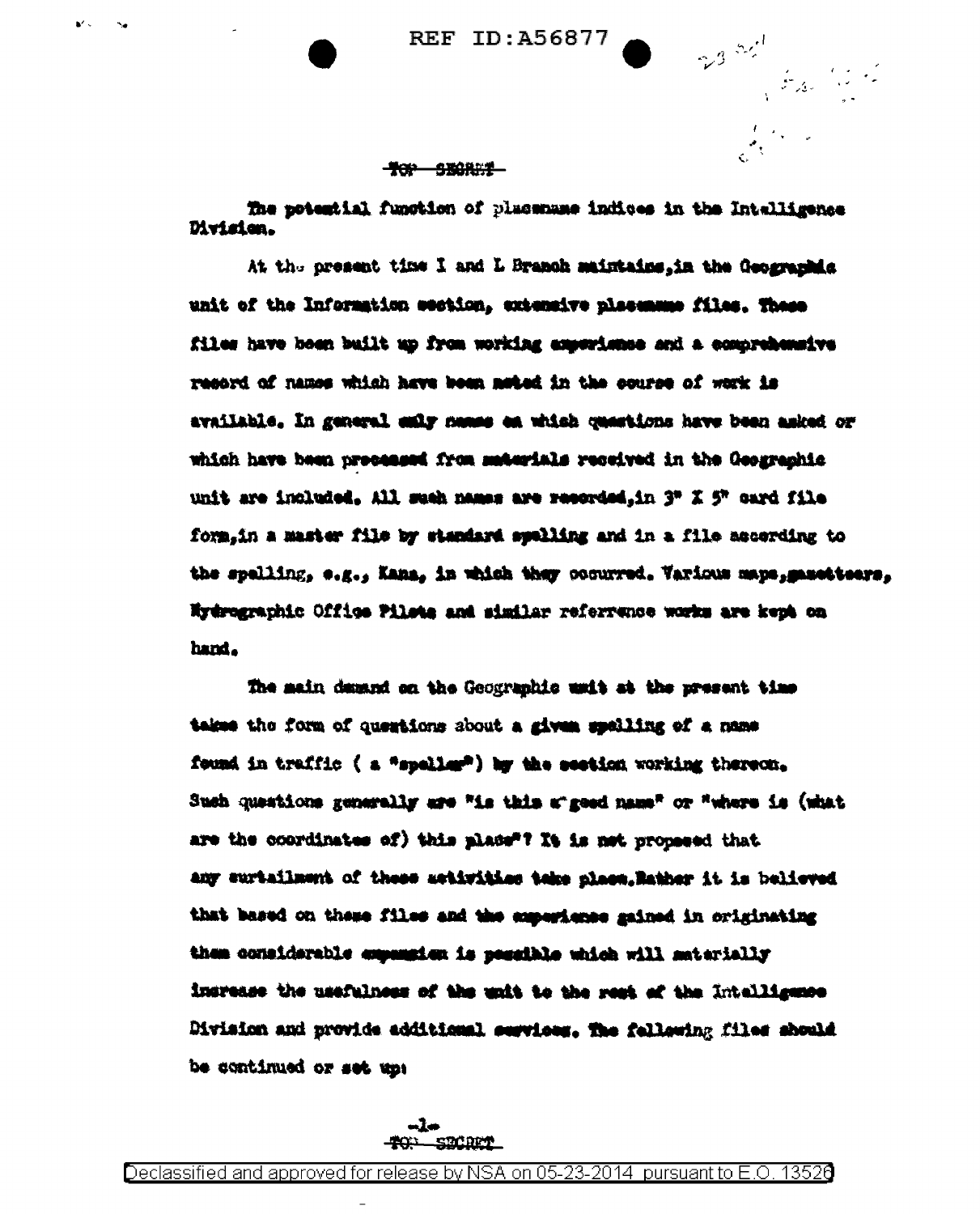REF ID: A56847

#### **TOP SECRET**

 $\mathbf{C}$ 

The Master Pile: This should give the prescribed standard spelling of all placemenes which have been referred to the geographic unit from any source. (This and all of the following files are presumed to best be in eard file form. The standard spelling used should be that of the U.S. Board of Geographic Names with such modifications as may be arrived at hy ASA.MIS.and ECA in the interests of established usage (e.g., Comstantinople ws Istanbul; Heinking vs Changebun; Ganton we Kuang Chou). At present the master file gives the standard spalling and the country.Reference to the country file will then give the coordinates.

The Country Film: This file should give the standard spelling to be used in all publications of this agency and the state or provinsemmithin which it is located plus the latitude and longitude coordinates, Inclusion of the following additional information is strongly resonaended:

a) The various spellings in which this mame has appeared as, Kana, Chinese (if characters, the Ueda, Chinese Telegraphic Code, or Matthews Dictionary number), French, Spanish, Italian, Russian sto.

b) The date on which the speller was identified.

e) Within each language, the agetem (trigreph if possible) in which it occurred if "internal", eriginater ar destination if "suternal".

d) The gazetteer from which the lecenies me taken and the best map on which it may be seem.

<u> 100 minut</u>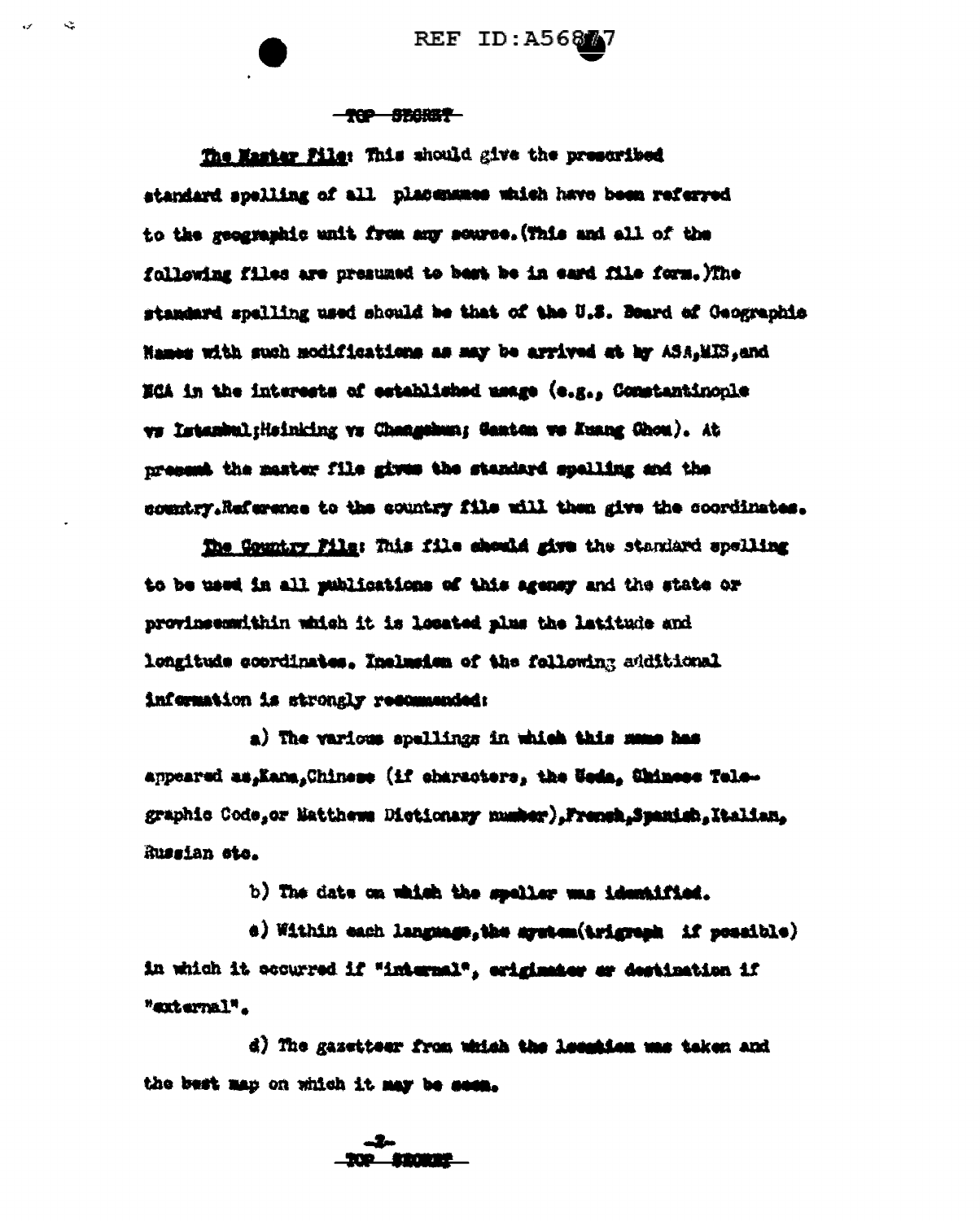REF ID: A56877

#### **TOP SROPER**

e) In those cases in which several places with identical name enist the limiting evidence for the choice adopted should be given.(The circuit over which a message passed,routings, associations and toxtual reference -- e.g., evidence that a suburb of a large city rather than a rural locality was concerned-sto.)

f) Significanse of the plase as railway center, port, airfield, manufacturing, maturel resources etc.

From g above appreciable correlation should be possible. A place first ancearing in one system may have been currently prominent in an entirely different problem. Endiestion of such possible correlation of effort should assist both exyptenslysis and intelligence. Further discussion of this possibility will be made below.

Variant spelling file: A file of all spellings observed for a given place carrying referrence to the standard master file spelling.This file should indicate the place and date of cocurrouse and the relative frequency of use of each veriant.

<u>Unidentified File</u>:A file of all unidentified spellers or unlessted names reported.This file should include all pertinent information available - frequency from and two, system, message musher , and time of origin and date. Related information as textual reference, routing habits, traffic associations etc. should be provided.

In order that these indices function adequately a standard form for submission of queries should be adopted by agreement of

 $\mathbf{u} = \mathbf{u}$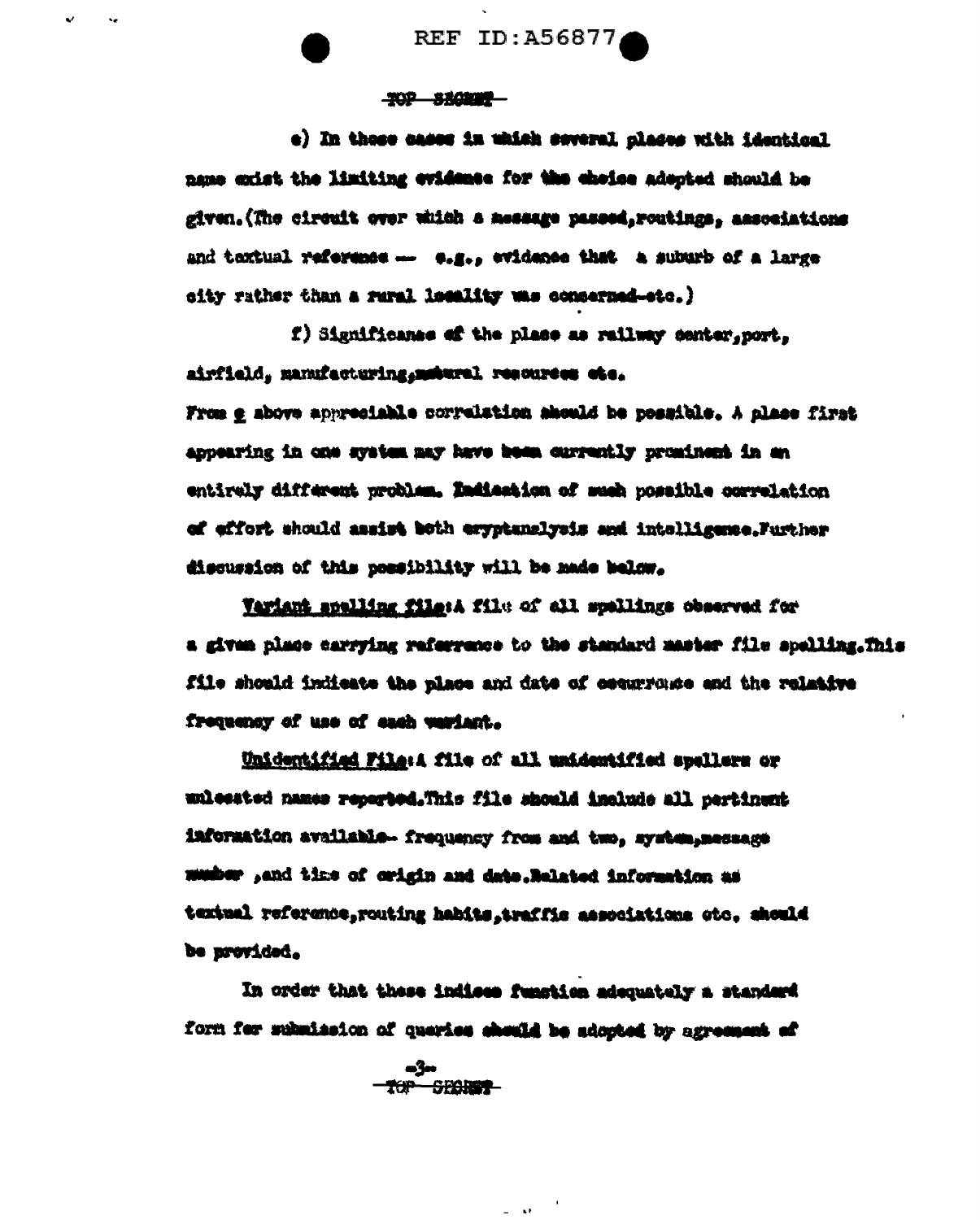REF ID:A5627

## TOP SECRET

all concerned.This should include the spaller.indication as to whether it was external or internal stroutt routing, message mesher(to avoid dunlication).system.originator and/or resinient.and file date time as a minimum. Geviously several different phases of the Intalligence Division are concerned. The various syptamalytis seetions are interested in confirmation of spellings and identification of spellers as good locations. Traffic analysis is similarly interested and is a potential source for much of the relevant information needed in confirming a location. (In many instances Traffis Analysis and Cryptanalysis are able to make identifications themselves, however, all such identifications should be reserted to a sentral file and the Geographie unit is recommended.) In addition the editors of the Sulletin section of I and L may be concerned. It is remarkasised that such a master file will be invaluable both to the cryptenalytic and Traffic smalytic phases of a given problem. From such a master file it would be possible to tell a section reporting a placement hew in their particular problem not only that it is a good lecation and where it is but it would also be possible to say that a place was exprestly prominent in an antirely different system, Thus it would be possible to suggest from knowledge of the latter system what specific emblects or names had appeared in association- such specific items could be of considerable help in early stages of besk breaking as clues. From the intelligence point of view interest in a given place as seen from the various systems in which it appears is at least noteworthy.

**AND ARCHER-**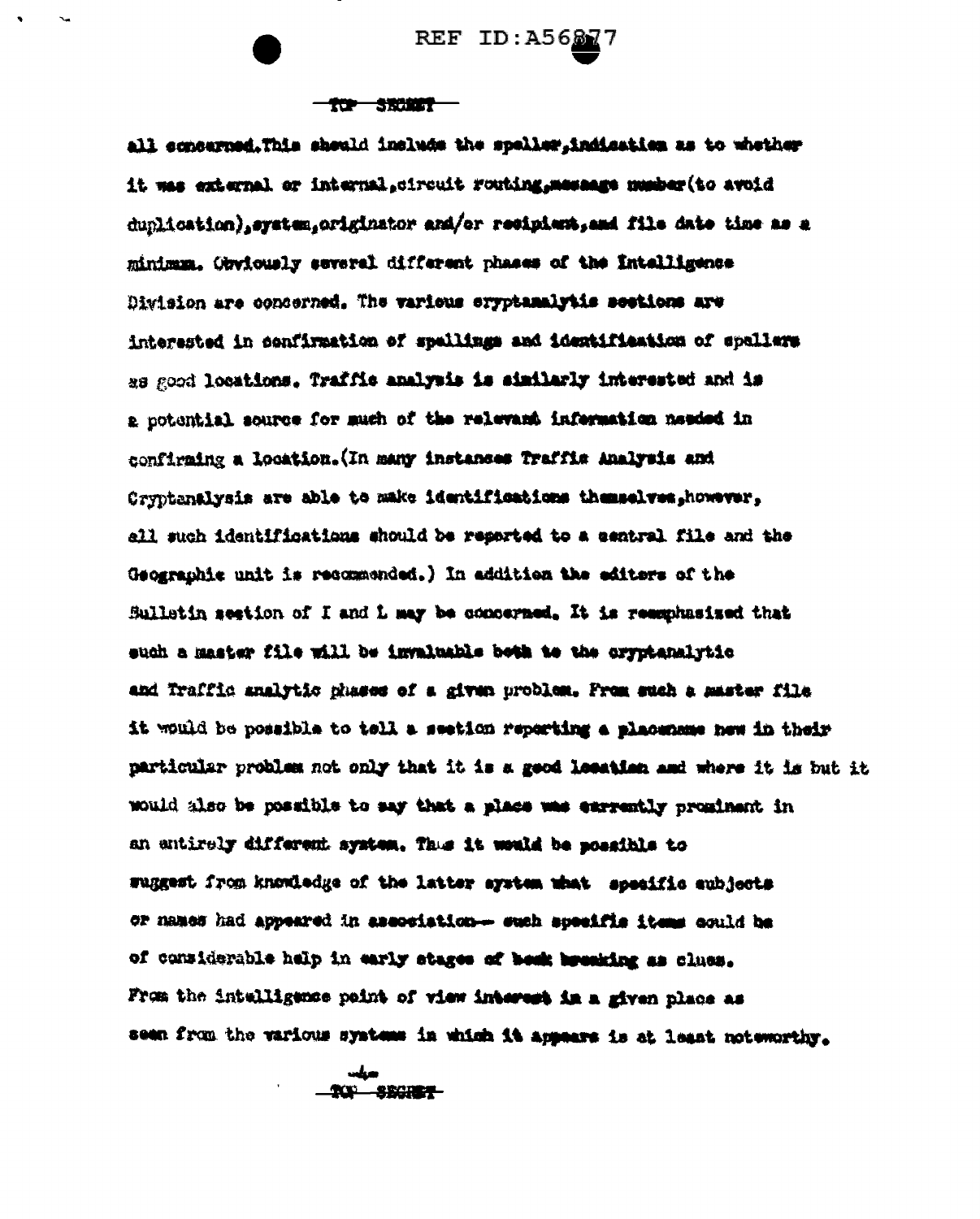## **TOP BEBRET**

If a resers of the general importance (the proposed"Significance" file) of a place is kept any new interest can also be marked as a railroad town suddenly appearing with a dissussion of airfields or merely air traffic or discussion of the expetraction of a hydroelectric mlass would take additional significance if the nature of the adjacently swailable natural resources were known, An unusual concentration of nersons with known similar interests in a given place would also be readily apparent. In these phases the editorial function of the Sullatin section may be found to be involved. Apart from possible contribution of such record to editorial evaluation (and all names appearing in the bulletin are easily checked when all sections of this division are responsible to one file) it may be found that thedrawing of attention to such items is their preregative and their access to all Bulletins may indicate that maintainense of the file should be in their hands.

However, cross index of this information should be based on the placemans involved as a ready form of reference and the Geographis unit is the legisal selection for such responsibility. The basic file of the fleegraphic section proposed above would serve as a starting point for research in the informational files of the Topical Index.Since the Topical Index alleady peaseses a comprehensiye index the geographic file meed met deplieate this material.This proposed Geographic index is a basis reserd, valuable in itself, and a guide to information not approachable from other sources. For it to function properly full cooperation and the greatest freedom in exchanging information is imperative for all conserped. The Geographic unit should reseive all Bullotins, woukly intulligence summaries ote.

-5-